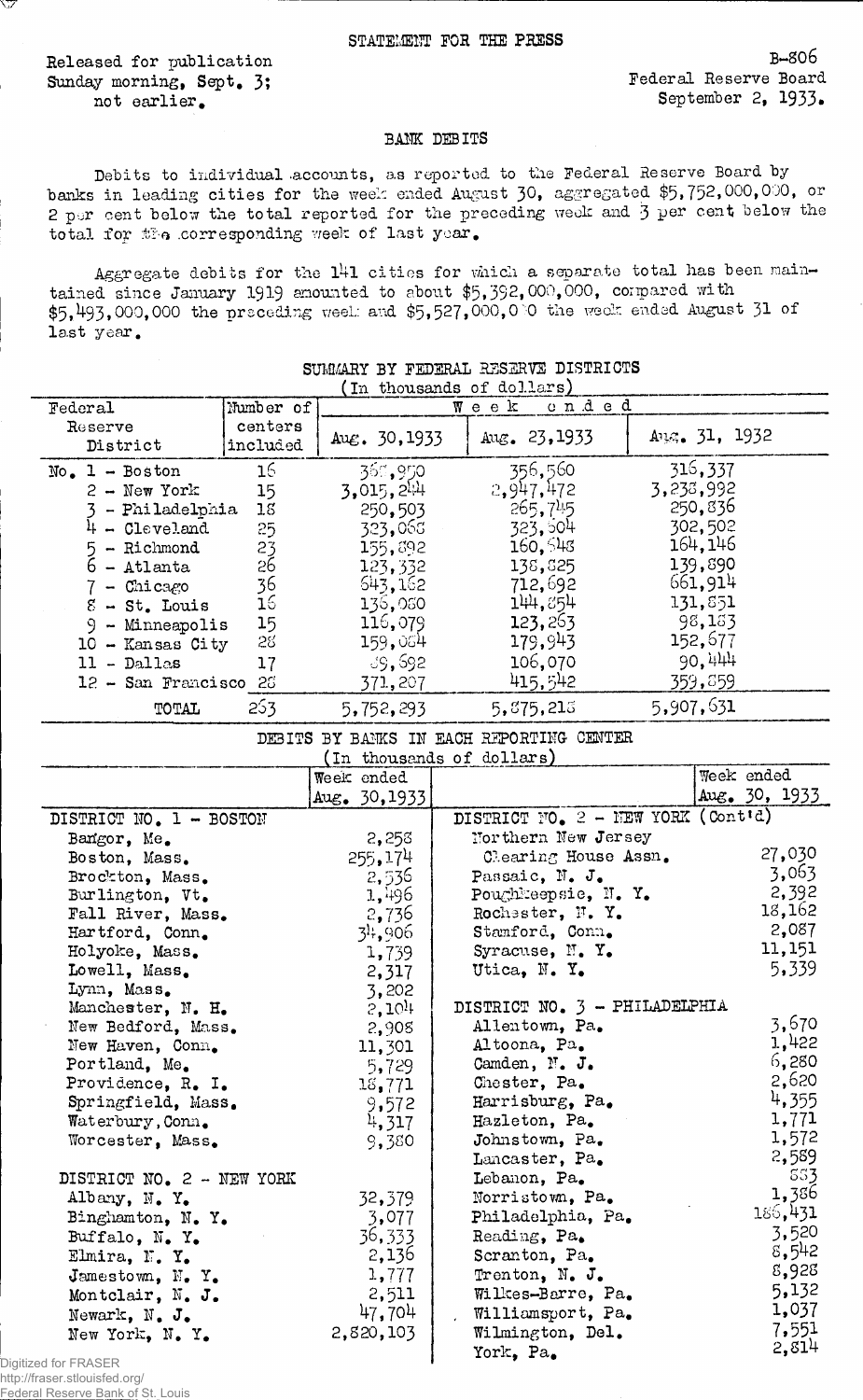DEBITS BY BANKS IN EACH REPORTING CENTER

|                                  |               | (In thousands of dollars)          | $B - 806a$         |
|----------------------------------|---------------|------------------------------------|--------------------|
|                                  | Teek ended    |                                    | Week ended         |
|                                  | Aug. 30, 1933 |                                    | Aug. $30, 1933$    |
| DISTRICT NO. 4 - CLEVELAND       |               | DISTRICT NO. 6 - ATLANTA (Cont'd)  |                    |
| Akron, Ohio                      | 7,269         | Elberton, Ga.                      | 79                 |
| Butler, Pa.                      | 1,423         | Hattiesburg, Miss.                 | 607                |
| Canton, Ohio                     | 4,558         | Jackson, Miss.                     | 2,949              |
| Cincinnati, Ohio                 | 42,180        | Jacksonville, Fla.                 | 7,961              |
| Cleveland, Ohio                  | 75,351        | Knoxville, Tenn.                   | 2,736              |
| Columbus, Ohio                   | 20,541        | Macon, Ga.                         | 2,014              |
| Dayton, Ohio                     | 7,714         | Meridian, Miss.                    | 1,0 <sup>1</sup> 9 |
| Erie, Pa.                        | 2,954         | Miami, Fla.                        | 2,338              |
| Franklin, Pa.                    | 367           | Mobile, Ala.                       | 4,359              |
| Greensburg, Pa.                  | 879           | Montgomery, $A1a$ .                | 2,993              |
| Hamilton, Ohio                   | 1,438         | Hashville, Tenn.                   | 9,438              |
| Homestead, Pa.                   | 306           | Hewnsn, Ga.                        | 231                |
| Lexington, Ky.                   | 2,210         | New Orleans, La.                   | 30,930             |
| Lima, Ohio                       | 1,050         | Pensacola, Fla.                    | 865                |
| Lorain, Ohio                     | 442           | Savannah, Ga.                      | 5,225              |
| Middletown, Ohio                 |               | Tampa, Fla.                        | 2,965              |
| Oil City, Pa.                    | 1,230         | Valdosta, Ga.                      | 597                |
| Pittsburgh, Pa.                  | 1,251         | Vitaburg, Miss.                    | 737                |
| Springfield, Ohio                | 110,959       |                                    |                    |
|                                  | 2,839         | DISTRICT NO. 7 - CHICAGO           |                    |
| Steubenville, Ohio               | 1,301         | Adrian, Mich.                      | 220                |
| Toledo, Ohio                     | 17,552        | Aurora, Ill.                       | 877                |
| Warren, Chio                     | 1,375         | Battle Creek, Mich.                | 335                |
| Wheeling, W. Va.                 | 6,156         | Bay City, Mich.                    | 789                |
| Youngstown, Ohio                 | 7,065         | Bloomington, Ill.                  | 1,588              |
| Zanesville, Ohio                 | 1,048         | Cedar Rapids, Ia.                  | 3,512              |
|                                  |               | Chempaign-Urbana, Ill.             | 1,461              |
| DISTRICT NO. 5 - RICHMOND        | 2.045         | Chicago, Ill.                      | 419,104            |
| Asheville, N. C.                 |               | Danville, Ill.                     | 1,299              |
| Baltimore, Md.                   | 40,990        | Davenport, Ia.                     | 2,149              |
| Charleston, S. C.                | 2,459         |                                    | 1,339              |
| Charleston, W. Va.               | 5,808         | Decatur, Ill.                      | 10,628             |
| Charlotte, N. C.                 | 7,201         | Des Moines, Iowa                   | 83,359             |
| Columbia, S. C.                  | 2,162         | Detroit, Mich.                     | 1,231              |
| Cumberland, Md.                  | 1,203         | Dubuque, Iowa                      | 2,937              |
| Danville, Va.                    | 1,092         | Flint, Mich.                       | 3,558              |
| Durham, N. C.                    | 7,293         | Fort Wayne, Ind.                   |                    |
| Greensboro., $\mathbb{N}_0$ . C. | 1,654         | Gary, Ind.                         | 1,811              |
| Greenville, S. C.                | 2,284         | Grand Ropids, Mich.                | 7,363<br>1,648     |
| Hagerstown, Md.                  | 1.044         | Groen Bay, Wis.                    |                    |
| Huntington, W. Va.               | 2,079         | Indianapolis, Ind.                 | 22,893             |
| Lynchburg, Va.                   | 2,357         | Jadison, Mich.<br>Kalamazoo, Mich. | 3,299<br>2,018     |
| Newport News, Va.                | 1,153         | Lansing, Mich.                     |                    |
| Norfolk, Va.                     | 7,148         | Mason City, Iowa                   | 1,569              |
| Portsmouth, Va.                  | 565           |                                    | 1,159              |
| Raleigh, N. C.                   | 2, 368        | Milwaukee, Wis.                    | 35,816             |
| Richmond, Va.                    | 23,614        | Moline, Ill.                       | 453                |
| Roanoke, Va.                     | 3,358         | Muscatine, Iowa                    | 285                |
| Washington, D. C.                | 30,692        | Oshkosh, Wis.                      | 1,263              |
| Wilmington, N. C.                | 1,254         | Peoria, Ill.                       | 6,036              |
| Winston-Salem, N. C.             | 5,524         | Rockford, Ill.                     | 2,506              |
|                                  |               | Saginaw, Mich.                     | 1,958              |
| DISTRICT NO. 6 - ATLANTA         |               | Sheboygan, Wis.                    | 1,894              |
| Albany, Ga.                      | 435           | Sioux City, Iowa                   | 6,142              |
| Atlanta, Ga.                     | 22,221        | South Bend, Ind.                   | 3,540              |
| Augusta, Ga.                     | 2,938         | Springfield, Ill.                  | 3,564              |
| Birmingham, Ala.                 | 11,481        | Terre Haute, Ind.                  | 2,454              |
| Brunswick, Ga.                   | 355           | Waterloo, Iowa                     | 1,416              |
| Chattanooga, Tenu.               | 5,042         |                                    |                    |
| Columbus, Ga.                    | 1,524         |                                    |                    |
| Dothan, Ala.                     | 463           |                                    |                    |

 $\sim 10^{-1}$ 

 $\ddot{\phantom{1}}$ 

j